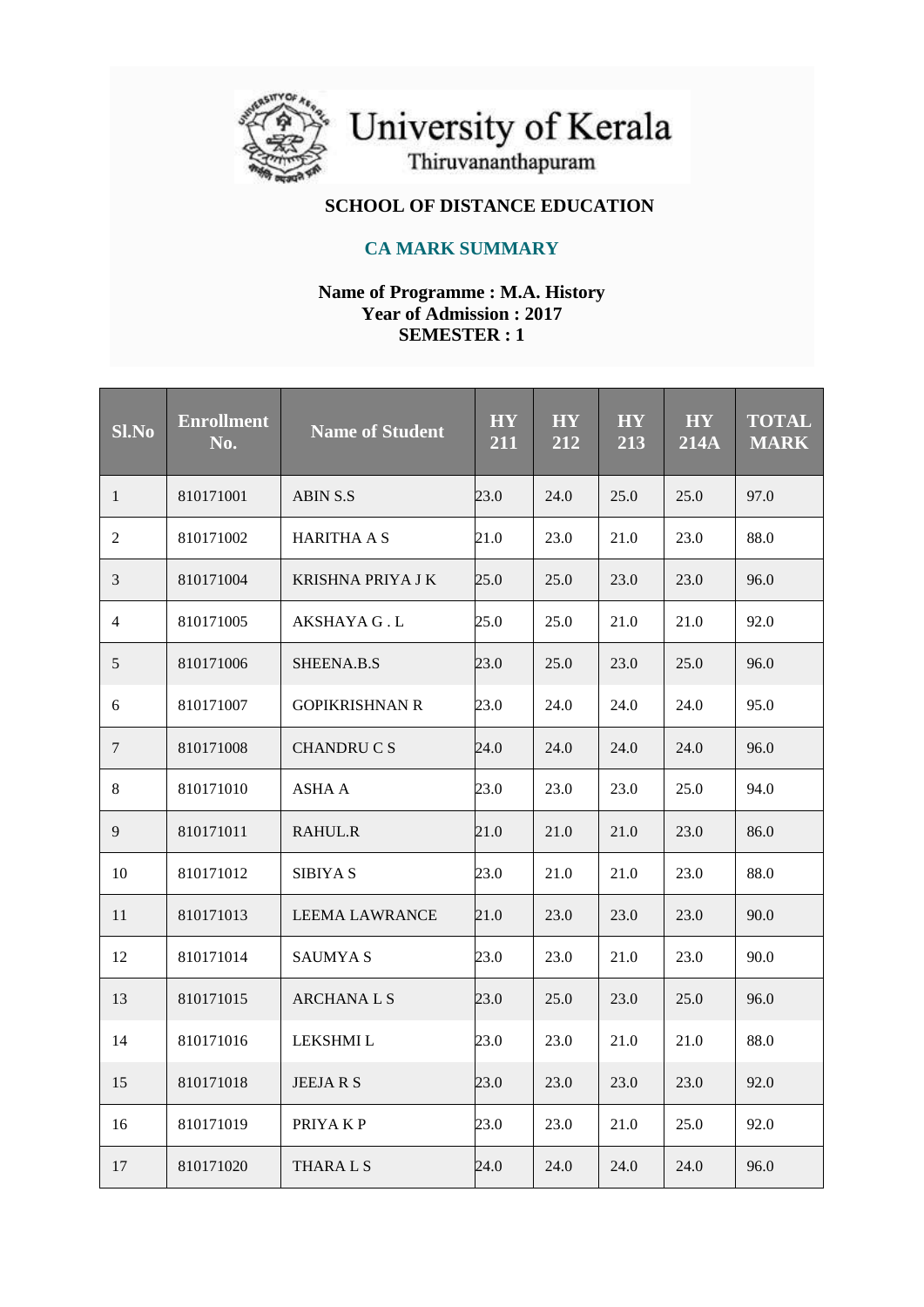| 18 | 810171021 | <b>JAYAKUMAR S</b>     | 21.0 | 21.0 | 23.0 | 21.0 | 86.0 |
|----|-----------|------------------------|------|------|------|------|------|
| 19 | 810171022 | LINU K C               | 21.0 | 21.0 | 23.0 | 23.0 | 88.0 |
| 20 | 810171023 | <b>SHERIN L</b>        | 23.0 | 23.0 | 23.0 | 25.0 | 94.0 |
| 21 | 810171024 | <b>ANCHALAPJ</b>       | 21.0 | 23.0 | 22.0 | 21.0 | 87.0 |
| 22 | 810171025 | <b>NABINA N R</b>      | 23.0 | 23.0 | 23.0 | 25.0 | 94.0 |
| 23 | 810171026 | <b>KRISHNA R</b>       | 21.0 | 21.0 | 23.0 | 23.0 | 88.0 |
| 24 | 810171027 | STELLA NAYAKAM.<br>C.S | 21.0 | 21.0 | 21.0 | 21.0 | 84.0 |
| 25 | 810171028 | NEETHU G               | 23.0 | 23.0 | 25.0 | 23.0 | 94.0 |
| 26 | 810171029 | PRASEETHA R.V.NAIR     | 23.0 | 23.0 | 23.0 | 25.0 | 94.0 |
| 27 | 810171030 | <b>AJITH S</b>         | 23.0 | 23.0 | 23.0 | 21.0 | 90.0 |
| 28 | 810171032 | RAJEENA.R              | 25.0 | 25.0 | 25.0 | 24.0 | 99.0 |
| 29 | 810171033 | SHEEBA J               | 23.0 | 22.0 | 23.0 | 22.0 | 90.0 |
| 30 | 810171034 | <b>ANURAJ R</b>        | 25.0 | 25.0 | 23.0 | 25.0 | 98.0 |
| 31 | 810171036 | <b>REENAJ</b>          | 22.0 | 22.0 | 23.0 | 21.0 | 88.0 |
| 32 | 810171037 | <b>FOUSIYA S</b>       | 23.0 | 21.0 | 23.0 | 23.0 | 90.0 |
| 33 | 810171039 | <b>NEETHUS</b>         | 21.0 | 23.0 | 25.0 | 25.0 | 94.0 |
| 34 | 810171040 | <b>APARNAP</b>         | 23.0 | 21.0 | 21.0 | 23.0 | 88.0 |
| 35 | 810171041 | <b>LEENA VARGHESE</b>  | 23.0 | 21.0 | 21.0 | 25.0 | 90.0 |
| 36 | 810171042 | <b>ANCY JOY</b>        | 22.0 | 21.0 | 22.0 | 23.0 | 88.0 |
| 37 | 810171043 | <b>MATHU C BABU</b>    | 22.0 | 23.0 | 21.0 | 22.0 | 88.0 |
| 38 | 810171044 | <b>DHANYAL</b>         | 23.0 | 25.0 | 23.0 | 25.0 | 96.0 |
| 39 | 810171045 | ANU A                  | 23.0 | 23.0 | 23.0 | 25.0 | 94.0 |
| 40 | 810171046 | <b>VIJEESH V</b>       | 21.0 | 23.0 | 21.0 | 21.0 | 86.0 |
| 41 | 810171047 | MANJU C S              | 21.0 | 21.0 | 21.0 | 21.0 | 84.0 |
| 42 | 810171050 | <b>RAMSIS</b>          | 23.0 | 21.0 | 23.0 | 23.0 | 90.0 |
| 43 | 810171052 | <b>RASHIDA.S</b>       | 21.0 | 25.0 | 23.0 | 21.0 | 90.0 |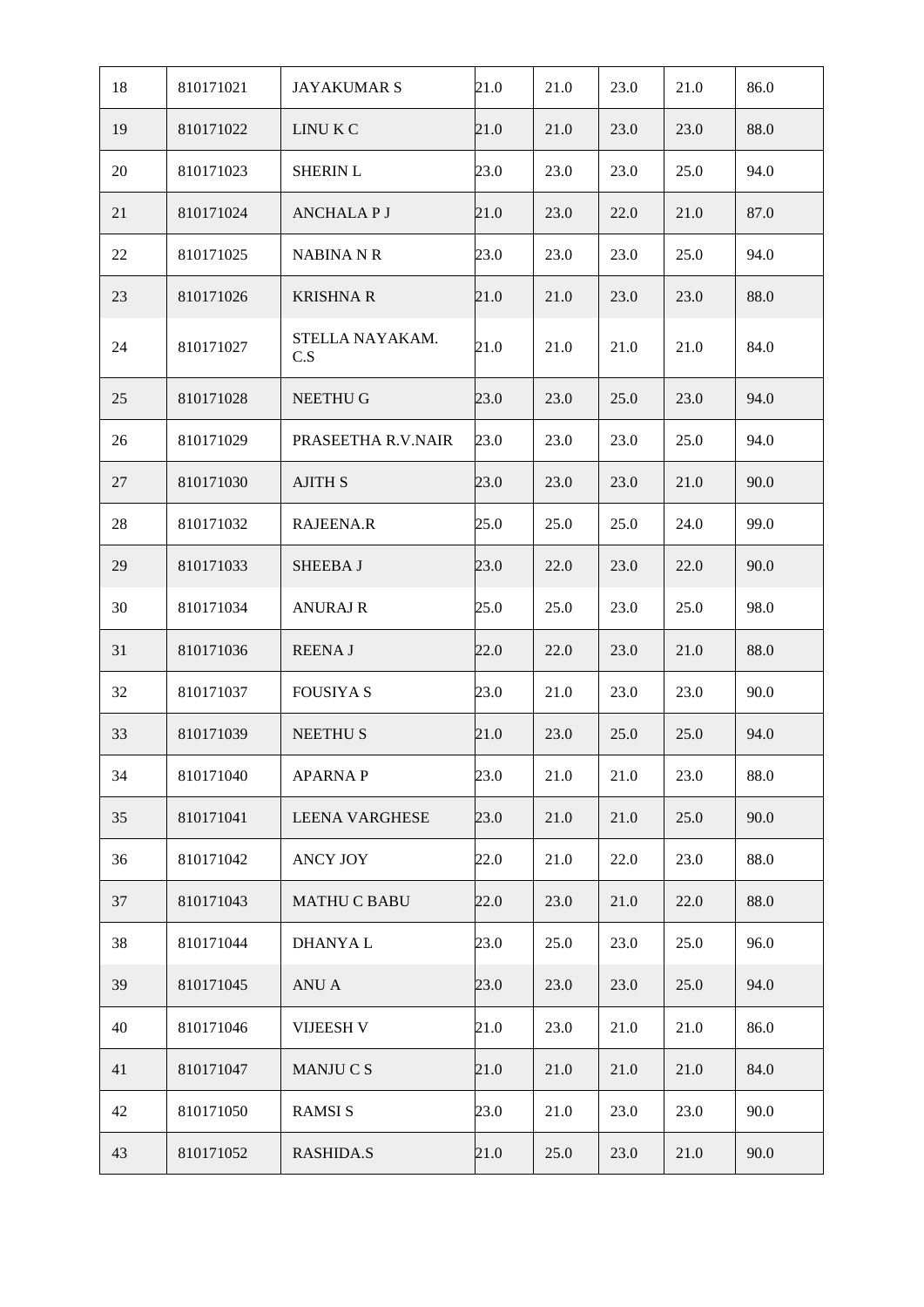| 44 | 810171053 | DEEPA G                 | 20.0 | 21.0 | 21.0 | 20.0 | 82.0 |
|----|-----------|-------------------------|------|------|------|------|------|
| 45 | 810171054 | CHITHRA.K.S             | 23.0 | 23.0 | 21.0 | 21.0 | 88.0 |
| 46 | 810171055 | <b>ARYA SATHEESH</b>    | 20.0 | 21.0 | 20.0 | 20.0 | 81.0 |
| 47 | 810171056 | <b>AJEENA A</b>         | 23.0 | 25.0 | 23.0 | 25.0 | 96.0 |
| 48 | 810171057 | <b>UMMUNAS</b>          | 23.0 | 23.0 | 23.0 | 25.0 | 94.0 |
| 49 | 810171058 | <b>FEMINA JAFAR</b>     | 23.0 | 23.0 | 21.0 | 21.0 | 88.0 |
| 50 | 810171059 | SOUMYA KRISHNAN .S      | 23.0 | 21.0 | 21.0 | 23.0 | 88.0 |
| 51 | 810171060 | RAKHIKRISHNA K R        | 21.0 | 23.0 | 21.0 | 22.0 | 87.0 |
| 52 | 810171063 | SREEDEVI.S              | 23.0 | 23.0 | 23.0 | 23.0 | 92.0 |
| 53 | 810171065 | ANJU.M.K                | 23.0 | 23.0 | 24.0 | 23.0 | 93.0 |
| 54 | 810171066 | SREEKUTTY T S           | 23.0 | 25.0 | 23.0 | 25.0 | 96.0 |
| 55 | 810171067 | <b>GIJO GEORGE</b>      | 23.0 | 23.0 | 21.0 | 23.0 | 90.0 |
| 56 | 810171068 | <b>BINEESHA B MOHAN</b> | 25.0 | 25.0 | 23.0 | 23.0 | 96.0 |
| 57 | 810171069 | <b>ANUPAMA S</b>        | 21.0 | 21.0 | 23.0 | 21.0 | 86.0 |
| 58 | 810171070 | <b>VEENA V.S</b>        | 23.0 | 23.0 | 21.0 | 23.0 | 90.0 |
| 59 | 810171071 | <b>JINI I</b>           | 23.0 | 25.0 | 23.0 | 23.0 | 94.0 |
| 60 | 810171072 | ATHIRA R G              | 22.0 | 21.0 | 20.0 | 20.0 | 83.0 |
| 61 | 810171073 | <b>GLORY BABU BL</b>    | 21.0 | 23.0 | 21.0 | 21.0 | 86.0 |
| 62 | 810171074 | <b>JYOTHIMALP</b>       | 24.0 | 23.0 | 24.0 | 23.0 | 94.0 |
| 63 | 810171075 | MUHAMMED BILAL.S        | 24.0 | 23.0 | 24.0 | 24.0 | 95.0 |
| 64 | 810171077 | <b>AFNA A</b>           | 23.0 | 23.0 | 23.0 | 23.0 | 92.0 |
| 65 | 810171078 | ABHIN. R.C              | 21.0 | 21.0 | 21.0 | 21.0 | 84.0 |
| 66 | 810171079 | <b>ROYMON J</b>         | 21.0 | 21.0 | 21.0 | 21.0 | 84.0 |
| 67 | 810171080 | <b>HELEN CLEETUS</b>    | 21.0 | 25.0 | 23.0 | 25.0 | 94.0 |
| 68 | 810171081 | ANJANA D MELLO          | 21.0 | 25.0 | 23.0 | 25.0 | 94.0 |
|    |           |                         |      |      |      |      |      |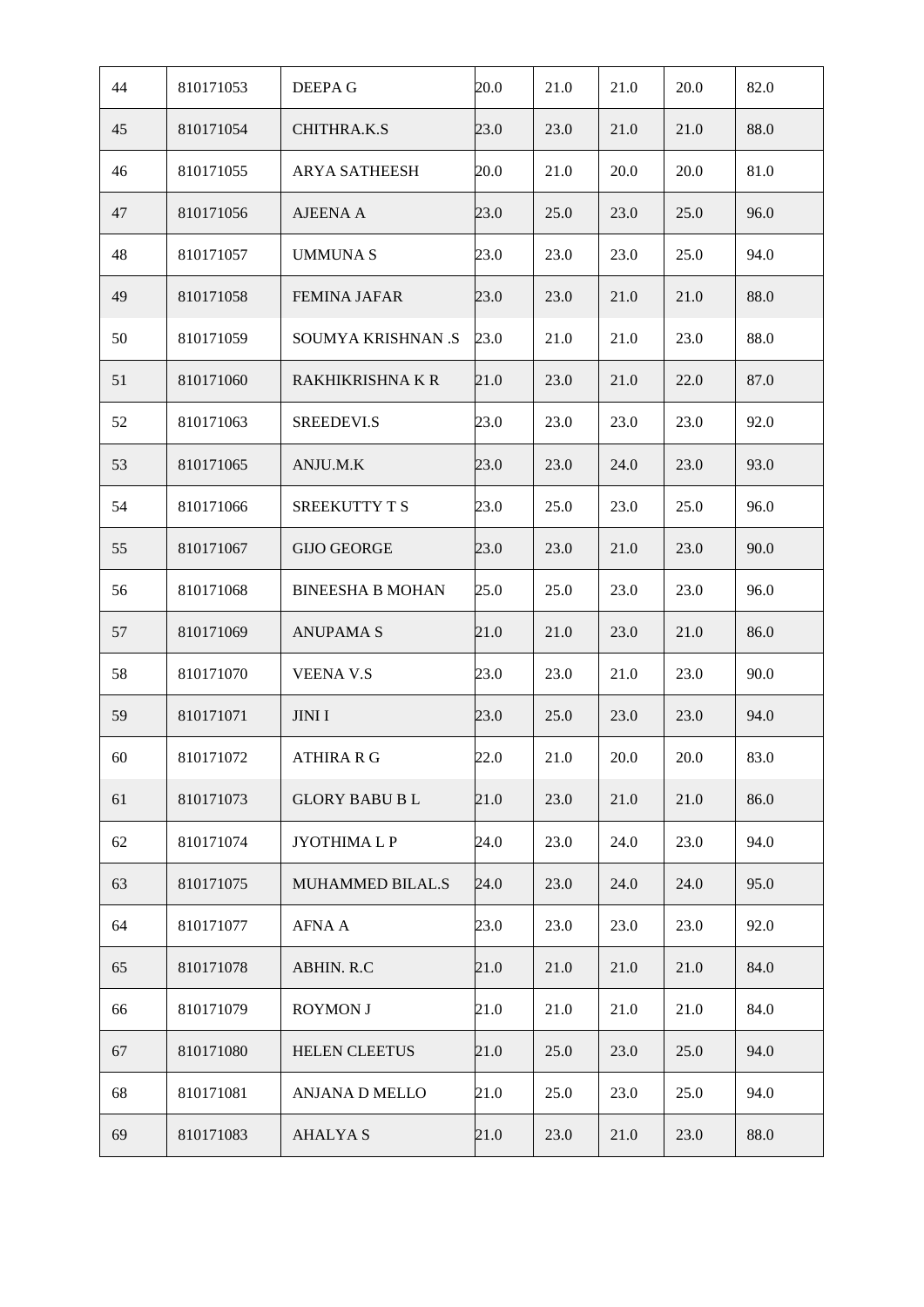| 70 | 810171084 | <b>MUHAMMED RIJAS R</b> | 21.0 | 23.0 | 21.0 | 23.0 | 88.0 |
|----|-----------|-------------------------|------|------|------|------|------|
| 71 | 810171085 | <b>ANSILA S</b>         | 23.0 | 22.0 | 22.0 | 23.0 | 90.0 |
| 72 | 810171086 | <b>SURYA SUSEELAN</b>   | 24.0 | 24.0 | 24.0 | 24.0 | 96.0 |
| 73 | 810171088 | <b>JIJU J J</b>         | 21.0 | 21.0 | 21.0 | 21.0 | 84.0 |
| 74 | 810171089 | <b>SALMI A K</b>        | 24.0 | 23.0 | 23.0 | 23.0 | 93.0 |
| 75 | 810171090 | SYAMA M                 | 21.0 | 23.0 | 21.0 | 21.0 | 86.0 |
| 76 | 810171092 | <b>BIJI G</b>           | 21.0 | 23.0 | 21.0 | 21.0 | 86.0 |
| 77 | 810171094 | BOSCO.A                 | 23.0 | 23.0 | 25.0 | 25.0 | 96.0 |
| 78 | 810171095 | THASNEEMA SHAHUL        | 23.0 | 23.0 | 21.0 | 23.0 | 90.0 |
| 79 | 810171097 | SOUMYA A                | 23.0 | 25.0 | 21.0 | 25.0 | 94.0 |
| 80 | 810171098 | <b>AMEENAT</b>          | 23.0 | 21.0 | 23.0 | 21.0 | 88.0 |
| 81 | 810171099 | <b>AKHILA ARAVIND</b>   | 23.0 | 25.0 | 23.0 | 23.0 | 94.0 |
| 82 | 810171100 | ANJU ANNA DAVID         | 24.0 | 24.0 | 23.0 | 23.0 | 94.0 |
| 83 | 810171101 | CHITHRA.J.R             | 23.0 | 23.0 | 23.0 | 24.0 | 93.0 |
| 84 | 810171103 | <b>BABYSALUKR</b>       | 23.0 | 24.0 | 25.0 | 23.0 | 95.0 |
| 85 | 810171104 | <b>GOPIKA S</b>         | 21.0 | 23.0 | 23.0 | 21.0 | 88.0 |
| 86 | 810171105 | ANJANA JOSEPH           | 23.0 | 23.0 | 24.0 | 23.0 | 93.0 |
| 87 | 810171106 | <b>SARANYAS</b>         | 21.0 | 23.0 | 21.0 | 23.0 | 88.0 |
| 88 | 810171108 | <b>CHANDRA PRABHA S</b> | 23.0 | 23.0 | 21.0 | 23.0 | 90.0 |
| 89 | 810171109 | <b>SURYAR</b>           | 24.0 | 23.0 | 24.0 | 21.0 | 92.0 |
| 90 | 810171110 | <b>ASWATHY MURALI</b>   | 24.0 | 24.0 | 24.0 | 24.0 | 96.0 |
| 91 | 810171111 | PREETHI J               | 21.0 | 23.0 | 23.0 | 25.0 | 92.0 |
| 92 | 810171112 | ATHIRA.T.S              | 23.0 | 23.0 | 23.0 | 24.0 | 93.0 |
| 93 | 810171113 | <b>SHAMNA.S</b>         | 23.0 | 23.0 | 21.0 | 23.0 | 90.0 |
| 94 | 810171114 | PRAMOD R                | 23.0 | 23.0 | 24.0 | 23.0 | 93.0 |
| 95 | 810171115 | <b>BIJI J</b>           | 23.0 | 23.0 | 21.0 | 23.0 | 90.0 |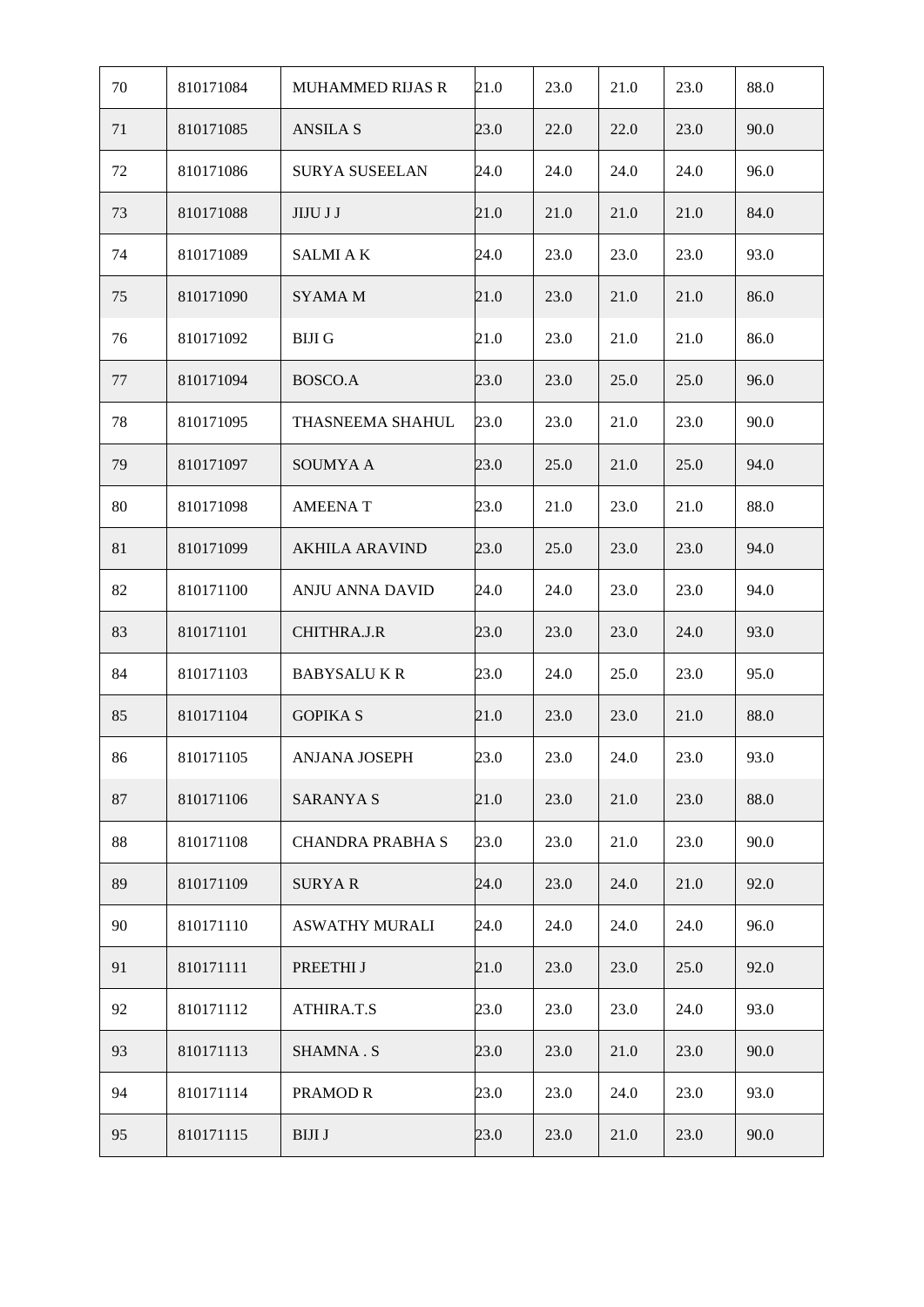| 96  | 810171116 | <b>ROSHNIAS</b>         | 21.0 | 23.0 | 21.0 | 21.0 | 86.0 |
|-----|-----------|-------------------------|------|------|------|------|------|
| 97  | 810171117 | <b>RESHMA RAJ R</b>     | 21.0 | 21.0 | 21.0 | 21.0 | 84.0 |
| 98  | 810171118 | NISHAMOL.S              | 23.0 | 23.0 | 21.0 | 25.0 | 92.0 |
| 99  | 810171121 | <b>APARNA M B</b>       | 20.0 | 20.0 | 20.0 | 20.0 | 80.0 |
| 100 | 810171122 | <b>SREEJITHA S</b>      | 21.0 | 23.0 | 23.0 | 23.0 | 90.0 |
| 101 | 810171123 | <b>KRIPA KAMALAN R</b>  | 23.0 | 23.0 | 25.0 | 25.0 | 96.0 |
| 102 | 810171125 | <b>BEENA.C.S</b>        | 21.0 | 23.0 | 23.0 | 23.0 | 90.0 |
| 103 | 810171126 | RACHEL B K PAUL         | 21.0 | 21.0 | 21.0 | 23.0 | 86.0 |
| 104 | 810171127 | RAJI. S                 | 23.0 | 23.0 | 23.0 | 23.0 | 92.0 |
| 105 | 810171128 | <b>SURUMI S</b>         | 23.0 | 25.0 | 23.0 | 23.0 | 94.0 |
| 106 | 810171129 | KAVITHARANI SL          | 22.0 | 23.0 | 23.0 | 22.0 | 90.0 |
| 107 | 810171130 | <b>DEEPTHI A</b>        | 25.0 | 23.0 | 21.0 | 23.0 | 92.0 |
| 108 | 810171131 | THOMAS STANLY           | 23.0 | 23.0 | 23.0 | 20.0 | 89.0 |
| 109 | 810171132 | <b>SAJITHA S</b>        | 21.0 | 23.0 | 23.0 | 23.0 | 90.0 |
| 110 | 810171133 | <b>GEETHA LEKSHMY G</b> | 23.0 | 23.0 | 21.0 | 23.0 | 90.0 |
| 111 | 810171134 | <b>KIRAN P</b>          | 21.0 | 23.0 | 21.0 | 21.0 | 86.0 |
| 112 | 810171135 | <b>THARA T</b>          | 25.0 | 25.0 | 23.0 | 23.0 | 96.0 |
| 113 | 810171136 | VARADA.S.S              | 23.0 | 25.0 | 23.0 | 25.0 | 96.0 |
| 114 | 810171137 | <b>DEVIKA A G</b>       | 23.0 | 21.0 | 23.0 | 23.0 | 90.0 |
| 115 | 810171138 | JISHA.J.B               | 23.0 | 23.0 | 21.0 | 23.0 | 90.0 |
| 116 | 810171139 | <b>SHEFEENAF</b>        | 23.0 | 23.0 | 23.0 | 25.0 | 94.0 |
| 117 | 810171140 | <b>RESHMA S R</b>       | 21.0 | 23.0 | 21.0 | 23.0 | 88.0 |
| 118 | 810171141 | <b>CARMEL CYRIL</b>     | 23.0 | 25.0 | 23.0 | 25.0 | 96.0 |
| 119 | 810171142 | PRAVIDA A               | 21.0 | 24.0 | 23.0 | 23.0 | 91.0 |
| 120 | 810171143 | INDU .M.T               | 21.0 | 21.0 | 21.0 | 23.0 | 86.0 |
| 121 | 810171144 | RATHEESH KUMAR. R       | 23.0 | 25.0 | 23.0 | 25.0 | 96.0 |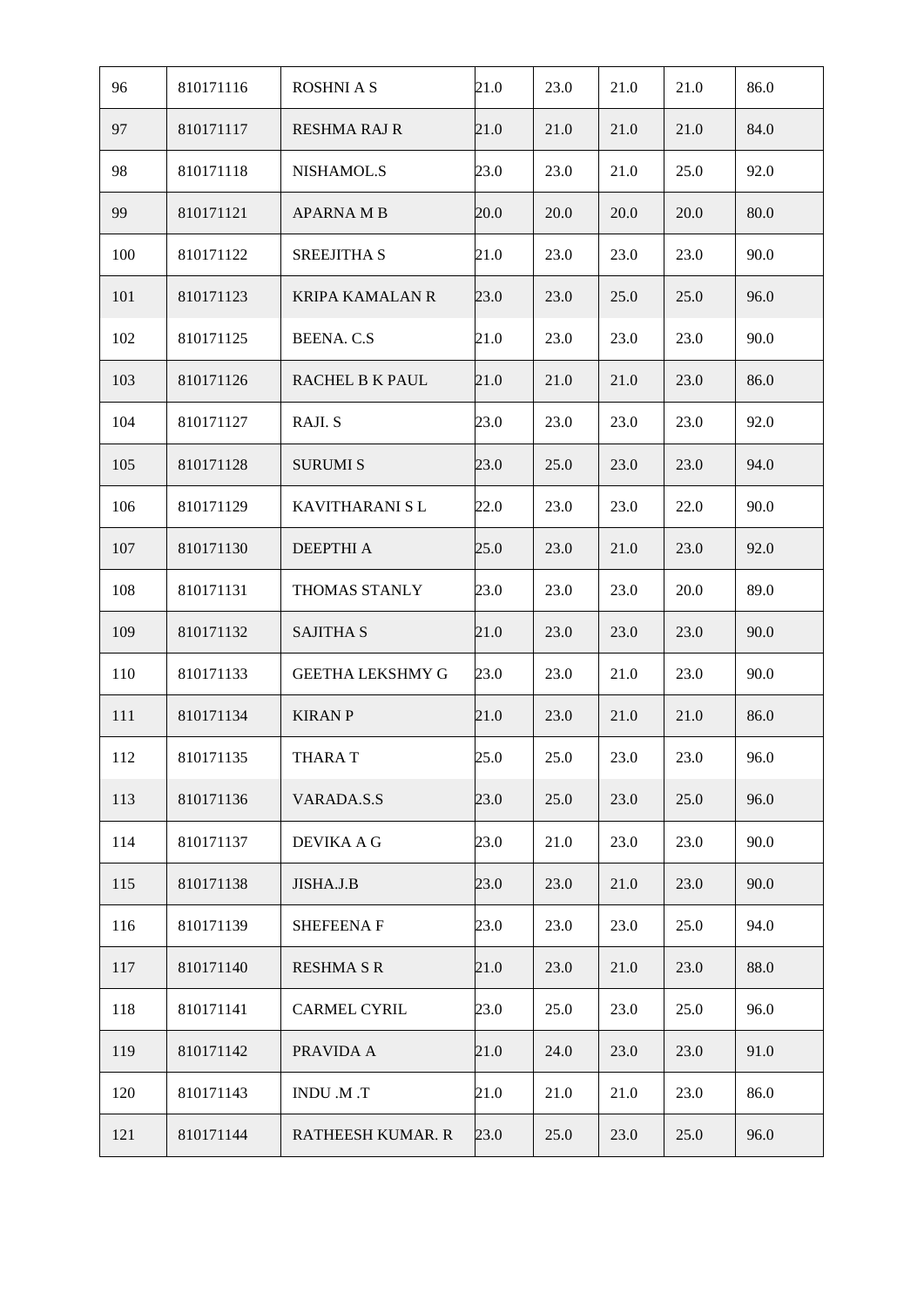| 122 | 810171145 | GIRIMOL.G.V          | 23.0 | 24.0 | 24.0 | 25.0 | 96.0 |
|-----|-----------|----------------------|------|------|------|------|------|
| 123 | 810171146 | <b>VEENAP</b>        | 21.0 | 23.0 | 21.0 | 21.0 | 86.0 |
| 124 | 810171147 | <b>ATHIRA A L</b>    | 23.0 | 23.0 | 21.0 | 23.0 | 90.0 |
| 125 | 810171148 | <b>JINCY JOSE .S</b> | 24.0 | 20.0 | 20.0 | 20.0 | 84.0 |
| 126 | 810171149 | <b>SINIMOL R S</b>   | 24.0 | 25.0 | 25.0 | 25.0 | 99.0 |
| 127 | 810171150 | <b>SREE RAJ S</b>    | 20.0 | 22.0 | 23.0 | 23.0 | 88.0 |
| 128 | 810171152 | SHABNA BEEGUM S.R.   | 21.0 | 23.0 | 23.0 | 25.0 | 92.0 |
| 129 | 810171153 | AJILAL E L           | 24.0 | 23.0 | 25.0 | 23.0 | 95.0 |
| 130 | 810171154 | RAMYA MOHAN          | 22.0 | 22.0 | 23.0 | 24.0 | 91.0 |
| 131 | 810171155 | <b>SAJANA SL</b>     | 21.0 | 23.0 | 21.0 | 23.0 | 88.0 |
| 132 | 810171156 | PRASEETHA S          | 23.0 | 25.0 | 23.0 | 23.0 | 94.0 |
| 133 | 810171157 | <b>RESHMA S S</b>    | 23.0 | 25.0 | 23.0 | 25.0 | 96.0 |
| 134 | 810171158 | ATHIRA DEV V K       | 20.0 | 21.0 | 20.0 | 22.0 | 83.0 |
| 135 | 810171159 | <b>SRUTHY K</b>      | 21.0 | 23.0 | 23.0 | 21.0 | 88.0 |
| 136 | 810171161 | <b>SHIBI S</b>       | 23.0 | 25.0 | 23.0 | 25.0 | 96.0 |
| 137 | 810171162 | CHIPPY.D             | 23.0 | 21.0 | 23.0 | 21.0 | 88.0 |
| 138 | 810171163 | AMMU S               | 21.0 | 25.0 | 23.0 | 23.0 | 92.0 |
| 139 | 810171165 | VRINDA KRISHNAN      | 23.0 | 25.0 | 23.0 | 25.0 | 96.0 |
| 140 | 810171166 | AAGAMA RAJ           | 21.0 | 23.0 | 23.0 | 23.0 | 90.0 |
| 141 | 810171169 | SANGEETHA BL         | 24.0 | 25.0 | 25.0 | 25.0 | 99.0 |
| 142 | 810171170 | <b>AKHILA J C</b>    | 23.0 | 21.0 | 23.0 | 23.0 | 90.0 |
| 143 | 810171171 | SREEKUTTY G M        | 23.0 | 23.0 | 23.0 | 23.0 | 92.0 |
| 144 | 810171173 | <b>JIBIMOL K JOY</b> | 23.0 | 25.0 | 21.0 | 25.0 | 94.0 |
| 145 | 810171174 | VIDHYA.V.J           | 23.0 | 25.0 | 23.0 | 25.0 | 96.0 |
| 146 | 810171175 | ABHILASH. K          | 20.0 | 21.0 | 20.0 | 20.0 | 81.0 |
| 147 | 810171177 | SREEKATHIKA S        | 23.0 | 23.0 | 23.0 | 25.0 | 94.0 |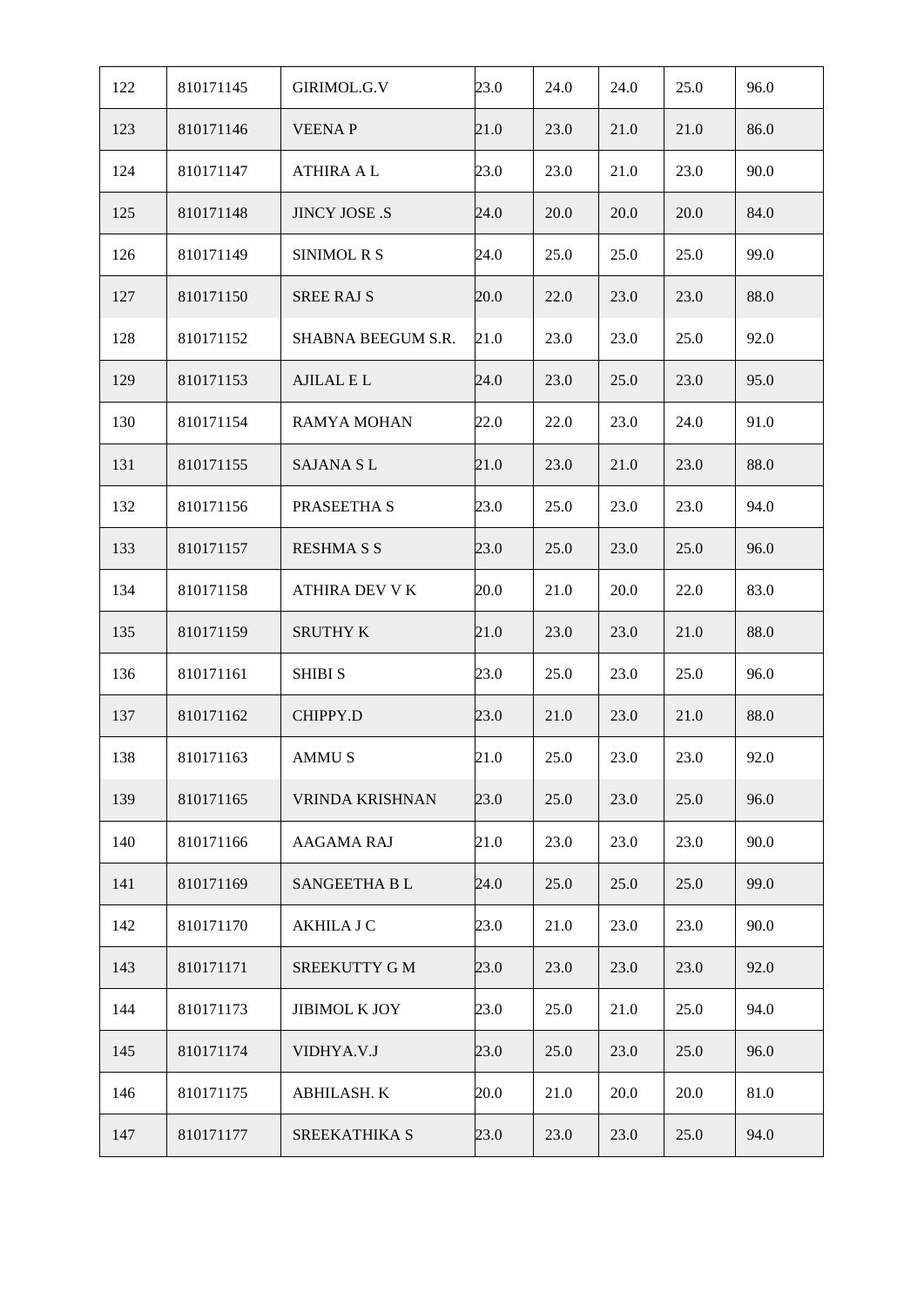| 148 | 810171178 | <b>APARNA MOHAN</b>           | 21.0 | 23.0 | 21.0 | 21.0 | 86.0 |
|-----|-----------|-------------------------------|------|------|------|------|------|
| 149 | 810171179 | <b>SUMAYYA S</b>              | 23.0 | 23.0 | 21.0 | 25.0 | 92.0 |
| 150 | 810171180 | DIVYARAJ R G                  | 23.0 | 24.0 | 24.0 | 24.0 | 95.0 |
| 151 | 810171181 | <b>SHILPA B GIRIJAN</b>       | 24.0 | 24.0 | 24.0 | 24.0 | 96.0 |
| 152 | 810171183 | NAYANA BABU                   | 23.0 | 23.0 | 23.0 | 23.0 | 92.0 |
| 153 | 810171184 | <b>JIBI JOY</b>               | 21.0 | 22.0 | 22.0 | 21.0 | 86.0 |
| 154 | 810171185 | YOGITHA .S                    | 21.0 | 20.0 | 20.0 | 21.0 | 82.0 |
| 155 | 810171188 | NEERAJA J R                   | 24.0 | 24.0 | 24.0 | 23.0 | 95.0 |
| 156 | 810171191 | PRASANTH PL                   | 21.0 | 21.0 | 21.0 | 23.0 | 86.0 |
| 157 | 810171192 | <b>SARANYAPR</b>              | 20.0 | 19.0 | 19.0 | 20.0 | 78.0 |
| 158 | 810171193 | <b>SHAHINA R</b>              | 22.0 | 23.0 | 24.0 | 22.0 | 91.0 |
| 159 | 810171195 | <b>MANOJ M G</b>              | 23.0 | 23.0 | 23.0 | 24.0 | 93.0 |
| 160 | 810171196 | <b>KARTHIKA J.S</b>           | 23.0 | 21.0 | 23.0 | 21.0 | 88.0 |
| 161 | 810171197 | ATHIRA.V.L                    | 23.0 | 23.0 | 23.0 | 23.0 | 92.0 |
| 162 | 810171198 | <b>AKSHAY CHANDRAN</b><br>M S | 24.0 | 23.0 | 24.0 | 24.0 | 95.0 |
| 163 | 810171199 | <b>INDHUB</b>                 | 23.0 | 23.0 |      | 21.0 | 67.0 |
| 164 | 810171201 | SHIBIN SIDHEEK                | 21.0 | 23.0 | 23.0 | 25.0 | 92.0 |
| 165 | 810171202 | NADEERA BEEVI H               | 23.0 | 23.0 | 23.0 | 25.0 | 94.0 |
| 166 | 810171203 | ATHIRA REMESAN                | 24.0 | 23.0 | 23.0 | 23.0 | 93.0 |
| 167 | 810171204 | <b>SEENAP</b>                 | 23.0 | 25.0 | 23.0 | 23.0 | 94.0 |
| 168 | 810171205 | SHEEJA.J                      | 22.0 | 23.0 | 23.0 | 23.0 | 91.0 |
| 169 | 810171206 | VIJI B V                      | 21.0 | 23.0 | 21.0 | 23.0 | 88.0 |
| 170 | 810171207 | LAKSHMI KRISHNA S             | 21.0 | 23.0 | 23.0 | 23.0 | 90.0 |
| 171 | 810171208 | <b>SHYJAM</b>                 | 23.0 | 25.0 | 23.0 | 25.0 | 96.0 |
| 172 | 810171210 | <b>CARMALY KT</b>             | 21.0 | 21.0 | 21.0 | 22.0 | 85.0 |
| 173 | 810171211 | MURALIDHARAN M                | 23.0 | 23.0 | 21.0 | 23.0 | 90.0 |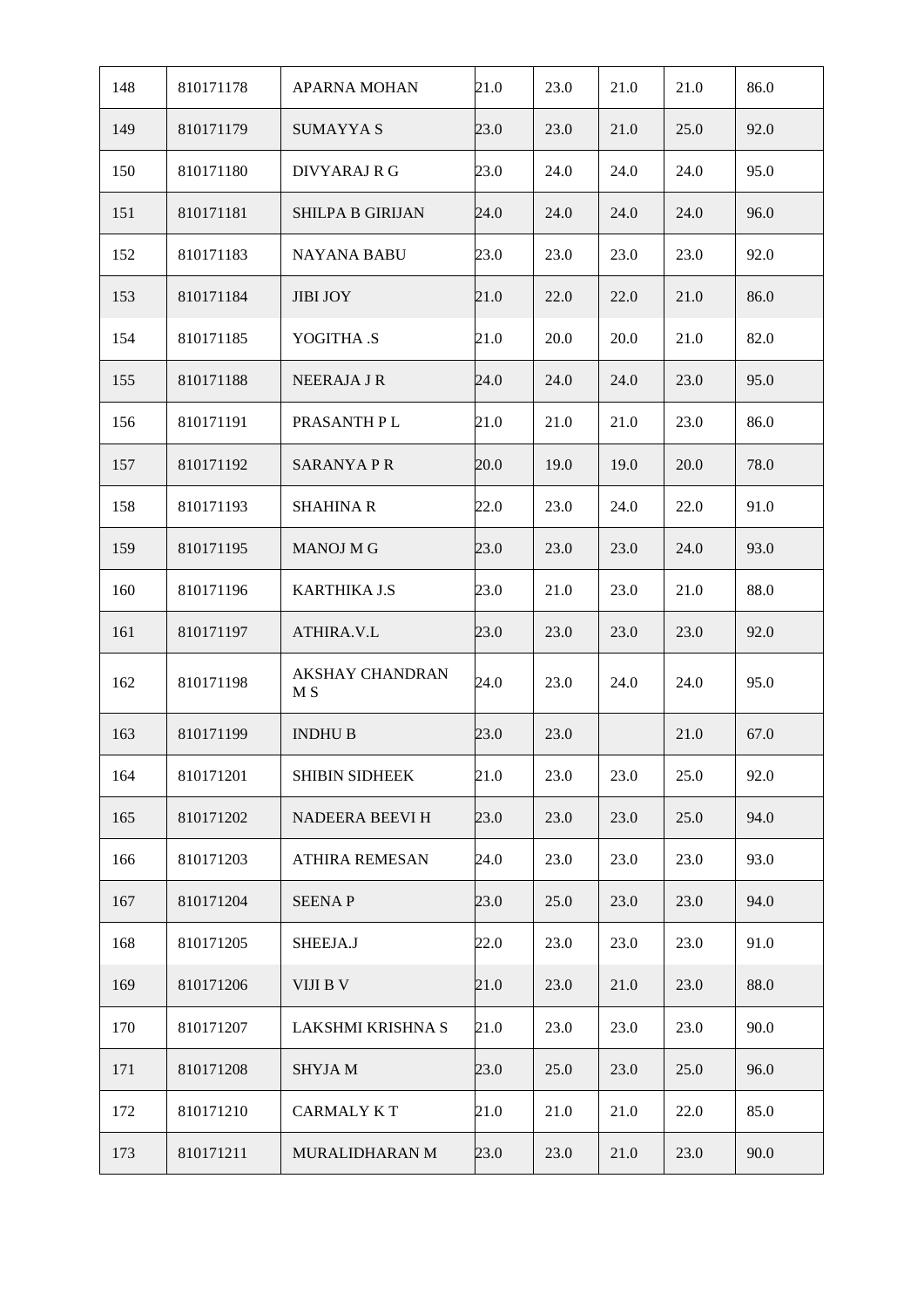| 174 | 810171212 | <b>ARATHY B P</b>        | 21.0 | 25.0 | 21.0 | 23.0 | 90.0 |
|-----|-----------|--------------------------|------|------|------|------|------|
| 175 | 810171214 | MARY PP                  | 23.0 | 21.0 | 23.0 | 23.0 | 90.0 |
| 176 | 810171215 | <b>ASWATHY A</b>         | 24.0 | 22.0 | 24.0 | 22.0 | 92.0 |
| 177 | 810171216 | <b>RAKHI S</b>           | 23.0 | 23.0 | 25.0 | 23.0 | 94.0 |
| 178 | 810171219 | <b>KAVYAPS</b>           | 21.0 | 23.0 | 23.0 | 21.0 | 88.0 |
| 179 | 810171220 | <b>ANJALIKR</b>          | 23.0 | 23.0 | 21.0 | 23.0 | 90.0 |
| 180 | 810171222 | <b>JAITHRA J M</b>       | 23.0 | 24.0 | 24.0 | 23.0 | 94.0 |
| 181 | 810171223 | AYANA S                  | 23.0 | 21.0 | 22.0 | 22.0 | 88.0 |
| 182 | 810171224 | SAFEENA BEEVI. M         | 24.0 | 23.0 | 24.0 | 24.0 | 95.0 |
| 183 | 810171225 | <b>DEEPTHIS</b>          | 24.0 | 24.0 | 24.0 | 23.0 | 95.0 |
| 184 | 810171226 | <b>VINEETHA.S</b>        | 23.0 | 23.0 | 21.0 | 23.0 | 90.0 |
| 185 | 810171227 | <b>RESHMA KRISHNAN R</b> | 23.0 | 21.0 | 22.0 | 22.0 | 88.0 |
| 186 | 810171228 | <b>SHERINE Z</b>         | 23.0 | 23.0 | 23.0 | 23.0 | 92.0 |
| 187 | 810171229 | <b>SUMITHA S KUMAR</b>   | 22.0 | 22.0 | 21.0 | 21.0 | 86.0 |
| 188 | 810171230 | <b>FARHANA SAJAD</b>     | 21.0 | 21.0 | 21.0 | 23.0 | 86.0 |
| 189 | 810171231 | <b>ARUNKS</b>            | 21.0 | 21.0 | 23.0 | 23.0 | 88.0 |
| 190 | 810171232 | <b>AISWARYA S</b>        | 21.0 | 23.0 | 23.0 | 23.0 | 90.0 |
| 191 | 810171233 | <b>JIJI K S</b>          | 21.0 | 23.0 | 23.0 | 25.0 | 92.0 |
| 192 | 810171235 | SOUMYA VIJAYAN V S       | 23.0 | 23.0 | 23.0 | 25.0 | 94.0 |
| 193 | 810171236 | <b>FATHIMA.A</b>         | 21.0 | 21.0 | 21.0 | 21.0 | 84.0 |
| 194 | 810171237 | <b>JOHNNA DAFFITTA</b>   | 21.0 | 23.0 | 21.0 | 21.0 | 86.0 |
| 195 | 810171238 | <b>JEEN MICHAEL</b>      | 24.0 | 23.0 | 24.0 | 25.0 | 96.0 |
| 196 | 810171239 | TED TONY TOM             | 23.0 | 24.0 | 23.0 | 23.0 | 93.0 |
| 197 | 810171240 | <b>SUDHEESH KUMAR S</b>  | 21.0 | 23.0 | 21.0 | 21.0 | 86.0 |
| 198 | 810171241 | PUNYA .R                 | 23.0 | 24.0 | 24.0 | 21.0 | 92.0 |
| 199 | 810171242 | <b>BINDU K</b>           | 23.0 | 23.0 | 23.0 | 24.0 | 93.0 |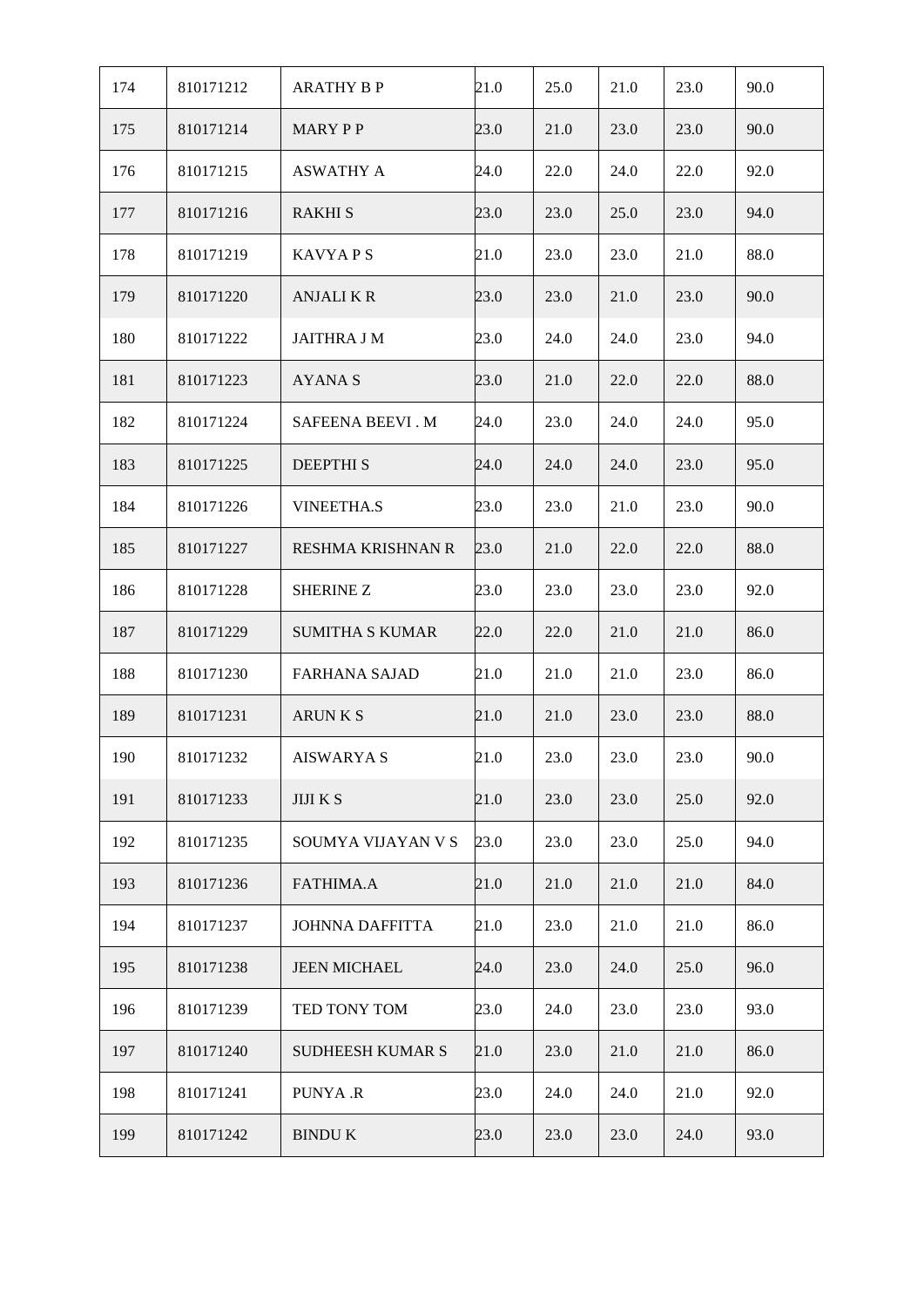| 200 | 810171243 | SREETHU SYAM           | 23.0 | 23.0 | 23.0 | 23.0 | 92.0 |
|-----|-----------|------------------------|------|------|------|------|------|
| 201 | 810171244 | ARUN R. NATH           | 23.0 | 23.0 | 24.0 | 24.0 | 94.0 |
| 202 | 810171245 | PUNNYA.T               | 21.0 | 21.0 | 21.0 | 23.0 | 86.0 |
| 203 | 810171247 | <b>SALINI S S</b>      | 21.0 | 22.0 | 23.0 | 23.0 | 89.0 |
| 204 | 810171248 | ASWATHY NADH V G       | 21.0 | 23.0 | 22.0 | 25.0 | 91.0 |
| 205 | 810171249 | <b>SUFAINA.S</b>       | 24.0 | 24.0 | 24.0 | 25.0 | 97.0 |
| 206 | 810171250 | <b>ANUPAMA M R</b>     | 22.0 | 23.0 | 24.0 | 23.0 | 92.0 |
| 207 | 810171253 | <b>JANCY SEBASTIAN</b> | 23.0 | 24.0 | 23.0 | 24.0 | 94.0 |
| 208 | 810171254 | PRAMEELA. S            | 25.0 | 24.0 | 25.0 | 25.0 | 99.0 |
| 209 | 810171255 | <b>DIANAS</b>          | 23.0 | 25.0 | 23.0 | 24.0 | 95.0 |
| 210 | 810171259 | <b>JOLLY K S</b>       | 23.0 | 23.0 | 23.0 | 21.0 | 90.0 |
| 211 | 810171260 | DEEPAK JOHN P B        | 23.0 | 23.0 | 23.0 | 24.0 | 93.0 |
| 212 | 810171261 | <b>ANITHA RAJ.S</b>    | 23.0 | 23.0 | 21.0 | 25.0 | 92.0 |
| 213 | 810171262 | AMAL M. J              | 23.0 | 23.0 | 21.0 | 21.0 | 88.0 |
| 214 | 810171263 | <b>SOJAN M</b>         | 23.0 | 23.0 | 25.0 | 23.0 | 94.0 |
| 215 | 810171264 | <b>JINUM</b>           | 21.0 | 23.0 | 23.0 | 23.0 | 90.0 |

### **CA Mark Not Entered View Name of Programme : M.A. History Year of Admission : 2017 SEMESTER : 1**

| Sl.No | Enrollment No. | Name of Student     |
|-------|----------------|---------------------|
|       | 810171003      | <b>SYAMA SU</b>     |
|       | 810171009      | MEENU ML            |
| 3     | 810171031      | <b>ABHIJITH S V</b> |
|       | 810171035      | <b>FOUSIYA F</b>    |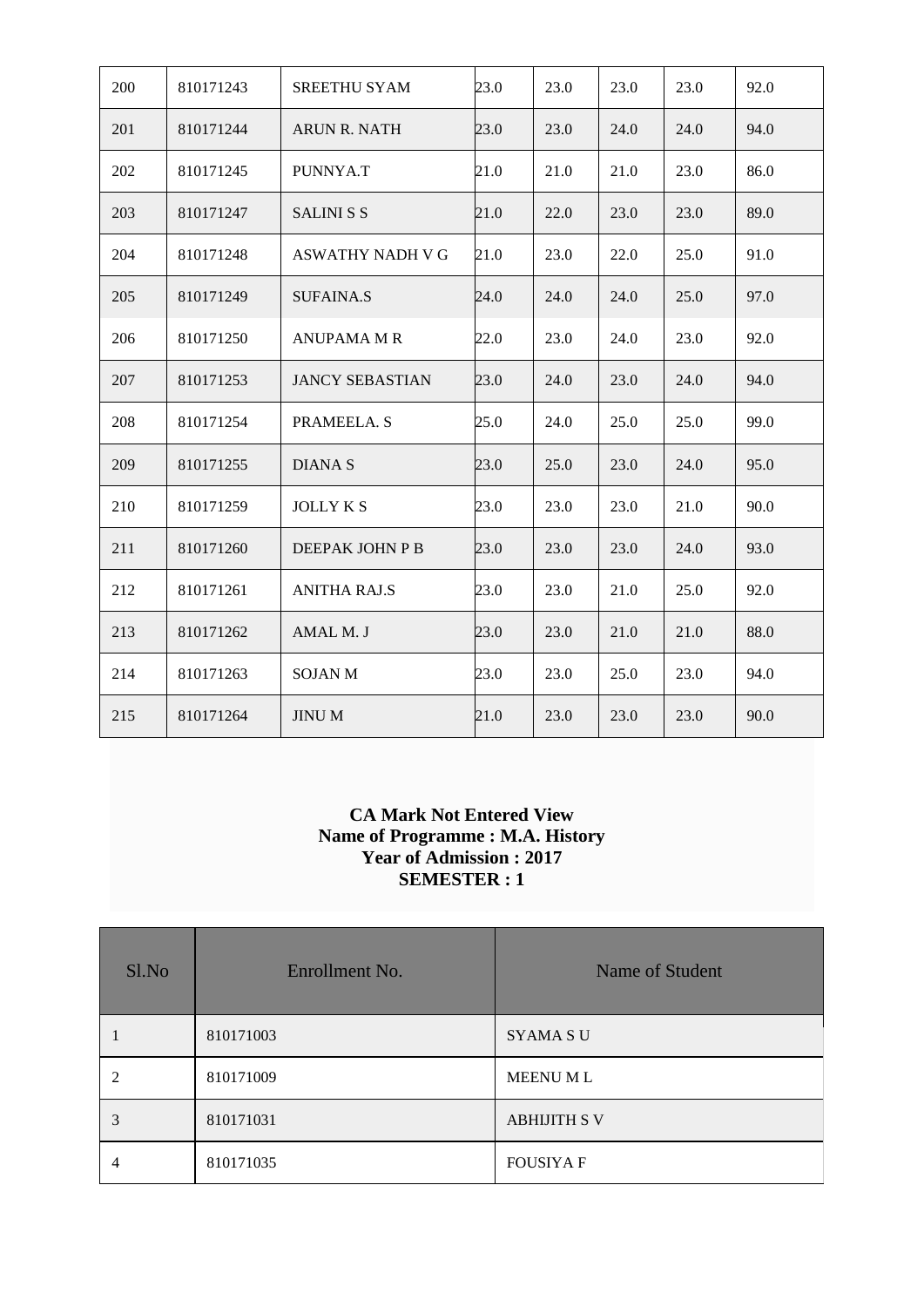| 5      | 810171038 | <b>KIRANDS</b>           |
|--------|-----------|--------------------------|
| 6      | 810171048 | <b>BUSHRAM</b>           |
| $\tau$ | 810171049 | <b>RAJIR</b>             |
| 8      | 810171051 | SIVARENJINI S            |
| 9      | 810171061 | <b>ANJUSS</b>            |
| 10     | 810171062 | ASWATHY MOHAN M B        |
| 11     | 810171064 | <b>ARAVIND MJ</b>        |
| 12     | 810171076 | <b>SHAFEEK.B</b>         |
| 13     | 810171082 | VAISHNAVI RAJ            |
| 14     | 810171087 | <b>ARCHANA S V</b>       |
| 15     | 810171091 | ANJANA.S.L               |
| 16     | 810171093 | <b>ANU RAJAN</b>         |
| 17     | 810171096 | PARVATHY S NAIR          |
| 18     | 810171102 | <b>GEETHU SANKAR S K</b> |
| 19     | 810171107 | <b>ATHUL RAJ R</b>       |
| 20     | 810171119 | <b>ATHIRA .M</b>         |
| 21     | 810171120 | JEEJAMOL.G.J             |
| 22     | 810171151 | SARITHA PRAKASH          |
| 23     | 810171160 | FEMI SHAJAHAN            |
| 24     | 810171164 | SHILPA.B.S               |
| 25     | 810171172 | <b>SAJINA S</b>          |
| 26     | 810171176 | ANOOP.V                  |
| 27     | 810171182 | <b>AMAL RAHIM</b>        |
| 28     | 810171186 | ANAND A.S.               |
| 29     | 810171187 | <b>VIDYA RAJ R</b>       |
| 30     | 810171189 | ELIZABETH ANNA THOMAS    |